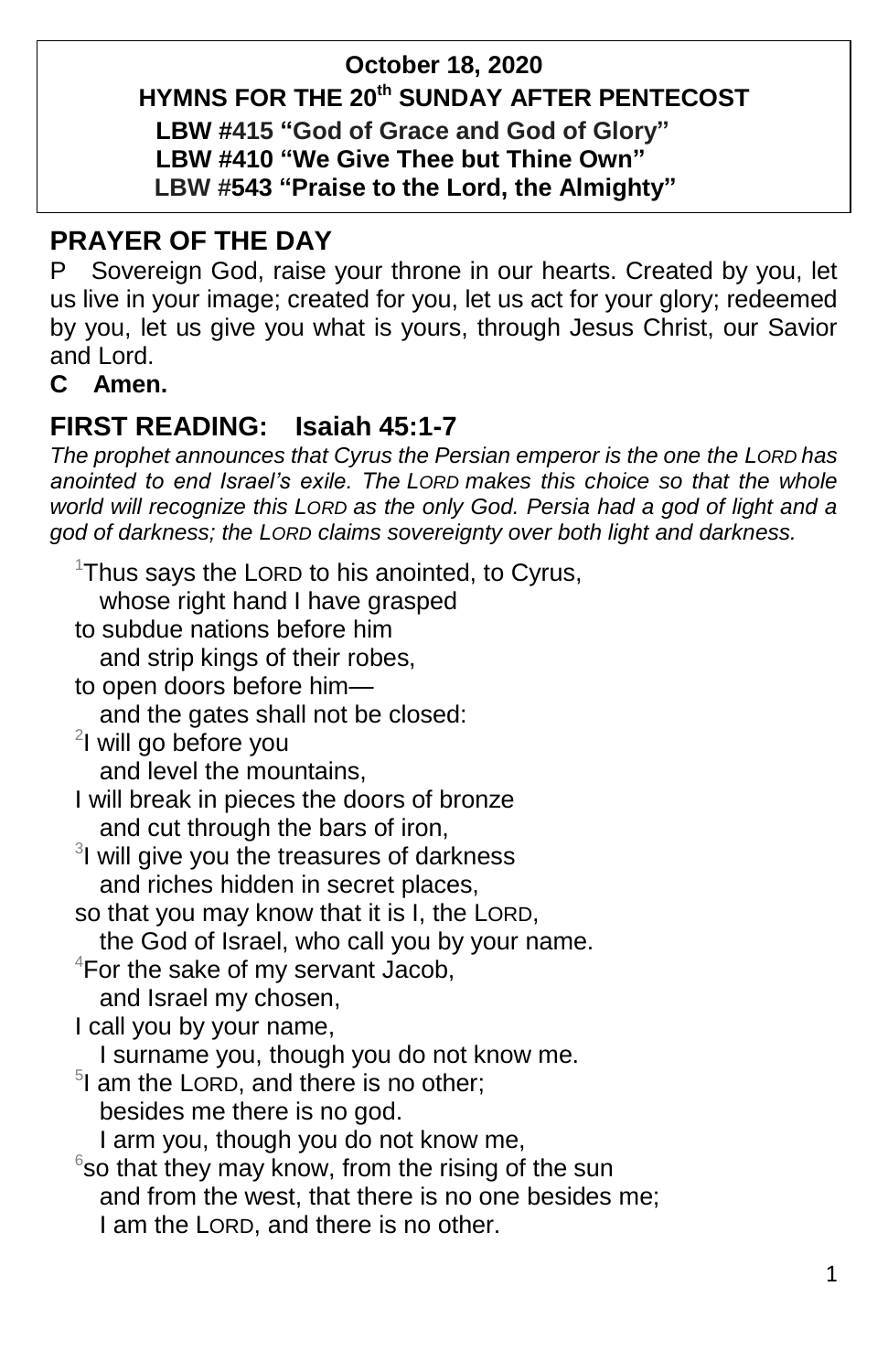$7$ I form light and create darkness, I make weal and create woe; I the LORD do all these things.

# **PSALM: Psalm 96:1-13**

 *R Ascribe to the LORD honor and power. (Ps. 96:7)* <sup>1</sup>Sing to the LORD a new song;

- sing to the LORD, all the earth.
- <sup>2</sup>**Sing to the LORD, bless the name of the LORD; proclaim God's salvation from day to day.**
- <sup>3</sup>Declare God's glory among the nations and God's wonders among all peoples.
- <sup>4</sup>**For great is the LORD and greatly to be praised, more to be feared | than all gods.** *R*
- $5$ As for all the gods of the nations, they are but idols; but you, O LORD, have made the heavens.
- <sup>6</sup>**Majesty and magnificence are in your presence; power and splendor are in your sanctuary.**
- $7$ Ascribe to the LORD, you families of the peoples, ascribe to the LORD honor and power.
- <sup>8</sup>**Ascribe to the LORD the honor due the holy name; bring offerings and enter the courts of the LORD.** *R*
- <sup>9</sup>Worship the LORD in the beauty of holiness: tremble before the LORD, all the earth.
- <sup>10</sup>**Tell it out among the nations: "The LORD is king! The one who made the world so firm that it cannot be moved will judge the peoples with equity."**
- $11$  Let the heavens rejoice, and let the earth be glad; let the sea thunder and all that is in it; let the field be joyful and all that is therein.
- <sup>12</sup>**Then shall all the trees of the wood shout for joy at your coming, O LORD, for you come to judge the earth.**
- <sup>13</sup>You will judge the world with righteousness and the peoples with your truth. *R*

# **SECOND READING: 1 Thessalonians 1:1-10**

Most likely this letter is the first written by Paul. Paul gives pastoral *encouragement and reassurances to new Christians living in an antagonistic environment. Their commitment of faith, love, and hope makes them a model for other new Christian communities.*

## <sup>1</sup>Paul, Silvanus, and Timothy,

To the church of the Thessalonians in God the Father and the Lord Jesus Christ:

Grace to you and peace.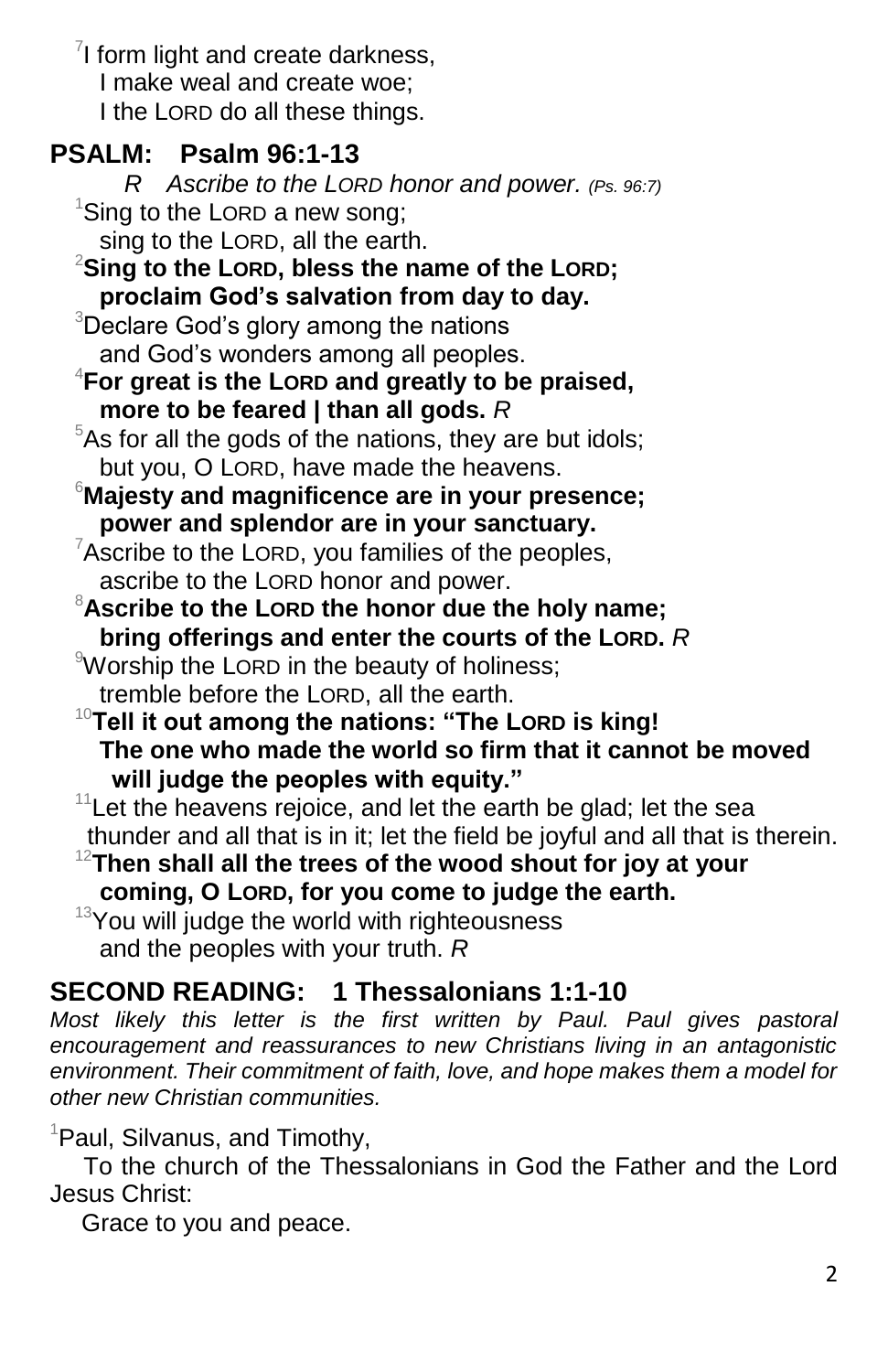$2$ We always give thanks to God for all of you and mention you in our prayers, constantly <sup>3</sup>remembering before our God and Father your work of faith and labor of love and steadfastness of hope in our Lord Jesus Christ. <sup>4</sup>For we know, brothers and sisters beloved by God, that he has chosen you, <sup>5</sup>because our message of the gospel came to you not in word only, but also in power and in the Holy Spirit and with full conviction; just as you know what kind of persons we proved to be among you for your sake. <sup>6</sup>And you became imitators of us and of the Lord, for in spite of persecution you received the word with joy inspired by the Holy Spirit,  $\frac{7}{5}$  that you became an example to all the believers in Macedonia and in Achaia.  ${}^{8}$ For the word of the Lord has sounded forth from you not only in Macedonia and Achaia, but in every place your faith in God has become known, so that we have no need to speak about it.  $9$ For the people of those regions report about us what kind of welcome we had among you, and how you turned to God from idols, to serve a living and true God,  $10$  and to wait for his Son from heaven, whom he raised from the dead—Jesus, who rescues us from the wrath that is coming.

## **GOSPEL: Matthew 22:15-22**

*After Jesus begins teaching in the temple, religious leaders try to trap him with questions. First they ask if God's people should pay taxes to an earthly tyrant like Caesar.*

 $15$ Then the Pharisees went and plotted to entrap [Jesus] in what he said.  $16$ So they sent their disciples to him, along with the Herodians, saying, "Teacher, we know that you are sincere, and teach the way of God in accordance with truth, and show deference to no one; for you do not regard people with partiality.  $17$ Tell us, then, what you think. Is it lawful to pay taxes to the emperor, or not?"  $18$ But Jesus, aware of their malice, said, "Why are you putting me to the test, you hypocrites? Show me the coin used for the tax." And they brought him a denarius.  $^{20}$ Then he said to them, "Whose head is this, and whose title?"  $^{21}$ They answered, "The emperor's." Then he said to them, "Give therefore to the emperor the things that are the emperor's, and to God the things that are God's." <sup>22</sup>When they heard this, they were amazed; and they left him and went away.

# **PRAYERS OF INTERCESSION**

P With confidence in God's grace and mercy, let us pray for the church, the world, and all those in need.

*A brief silence.*